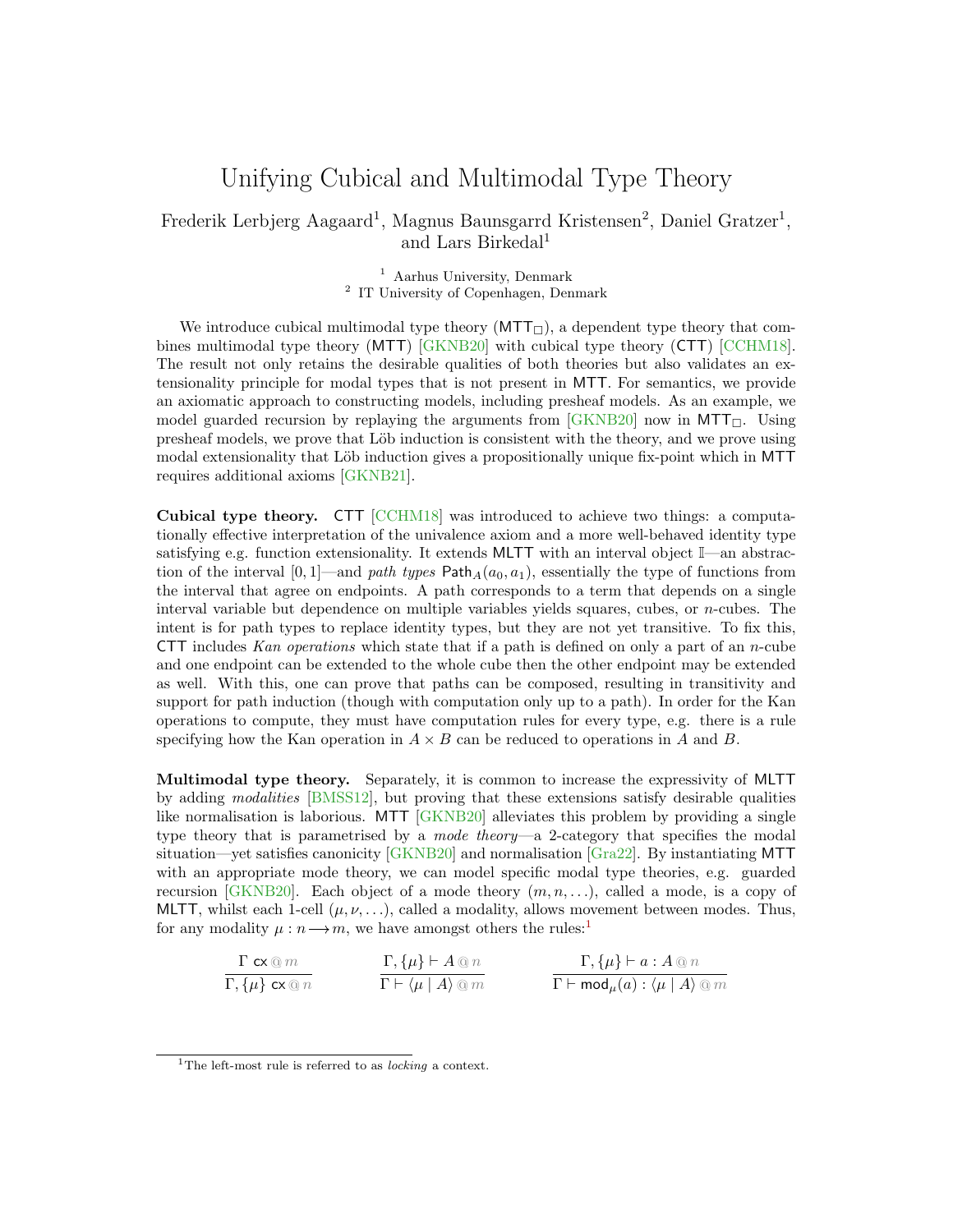Cubical multimodal type theory. Cubical multimodal type theory  $(MTT)$  is a combination of MTT and CTT. Like MTT it is parametrised by a mode theory, but whereas MTT contains a copy of MLTT at each mode, MTT $\Box$  contains a copy of CTT. Each instance of MTT $\Box$ thus consists of a number of copies of CTT connected by weak dependent right adjoints.

The challenge in this combination is that in order for terms to compute, computation rules for interactions between modal and cubical aspects must be added; in particular, a computation rule for Kan operations in modal types. However, this rule will not be well-typed before adding exchange principles, governing interactions between the cubical and modal aspects of the theory. The exact makeup of these principles is a subtle part of the design of this theory, and care has to be taken to encapsulate the desired examples.

We adopt a principle of orthogonality, i.e. that modal and cubical aspects should interfere minimally with each other. Concretely, we have rules stating that a dimension term  $\Gamma \vdash r : \mathbb{I}_m \otimes m$  may be moved to a locked context  $\Gamma, \{\mu\} \vdash r^{\mu} : \mathbb{I}_n \otimes n$  and the same for faces. This induces substitutions  $\Gamma, i : \mathbb{I}_m, {\mu} \vdash \sigma_\mu : \Gamma, {\mu}, i : \mathbb{I}_n \otimes n$  and  $\Gamma, \phi, {\mu} \vdash \tau_\mu :$  $\Gamma$ ,  $\{\mu\}$ ,  $\phi^{\mu} \t o n$ , where  $-\phi$ ,  $\phi$  is restriction of a context to the face  $\phi$ , which we demand are isomorphisms. A similar approach to combining CTT with a modal type theory is taken in [\[KMV21\]](#page-2-5), whilst [\[Cav21\]](#page-2-6) and [\[MV18\]](#page-2-7) use equalities instead of isomorphisms.

Using these operations, we establish a computation rule for Kan operations in  $\langle \mu | A \rangle$  in terms of A, which we prove to be well-typed; concretely:

 $\mathsf{comp}^i_{\langle \mu | A \rangle} \left[ \phi \mapsto \mathsf{mod}_{\mu}(u) \right] \mathsf{mod}_{\mu}(u_0) = \mathsf{mod}_{\mu}(\mathsf{comp}^i_A \left[ \phi^\mu \mapsto u[\sigma_\mu \circ \tau_\mu] \right] u_0)$ 

Just as CTT validates many extensionality principles, with these exchange principles, we get for  $MTT$ <sup> $\Box$ </sup> modal extensionality:

**Theorem 1.** Given a modality  $\mu : n \to m$  and terms  $A : \bigcup \mathbb{Q} \cap n$  and  $a, b : \mathsf{El}(A) \mathbb{Q} \cap n$ , there is a path equivalence  $\langle \mu |$  Path<sub>El(A)</sub> $(a, b) \rangle \simeq$  Path $_{\langle \mu | \mathsf{El}(A) \rangle}$ (mod $_{\mu}(a)$ , mod $_{\mu}(b)$ ) @ m.

 $MTT<sub>□</sub>$  is formally defined as a *generalised algebraic theory*, and it, therefore, induces a category of models, including an initial model. Due to the complexity of the type theory, constructing such a model is a laborious task, and we, therefore, introduce cubical MTT cosmoi as an axiomatic approach to producing models. These assign a topos satisfying axioms from [\[OP18\]](#page-2-8) and [\[LOPS18\]](#page-2-9) to each mode while each modality is assigned to an adjunction which induces a dependent right adjoint whose left adjoint preserves the cubical structure coherently. These axioms ensure that each mode models CTT while the entire structure models MTT. Finally, by requiring that the cubical structure is appropriately preserved these models validate the aforementioned exchange principles.

**Theorem 2.** Any cubical MTT cosmos induces a model of MTT $<sub>□</sub>$ .</sub>

**Theorem 3.** Let  $f : \mathcal{M} \longrightarrow$  Cat be a strict 2-functor, and write  $F^*(\mu)$ ,  $F_!(\mu)$ , and  $F_*(\mu)$  for the precomposition, left Kan extension, and right Kan extension respectively of  $f(\mu) \times id_{\square}$ . Then:

- the network of morphisms of LOPS topoi given by the adjunctions  $F^*(\mu) \dashv F_*(\mu)$  induces a model of  $MTT_{\Box}$  over M; and
- the network of morphisms of LOPS topoi given by the adjunctions  $F_1(\mu) \dashv F^*(\mu)$  induces a model of  $MTT_{\Box}$  over M.

Acknowledgements. This work was supported in part by a Villum Investigator grant (no. 25804), Center for Basic Research in Program Verification (CPV), from the VILLUM Foundation.